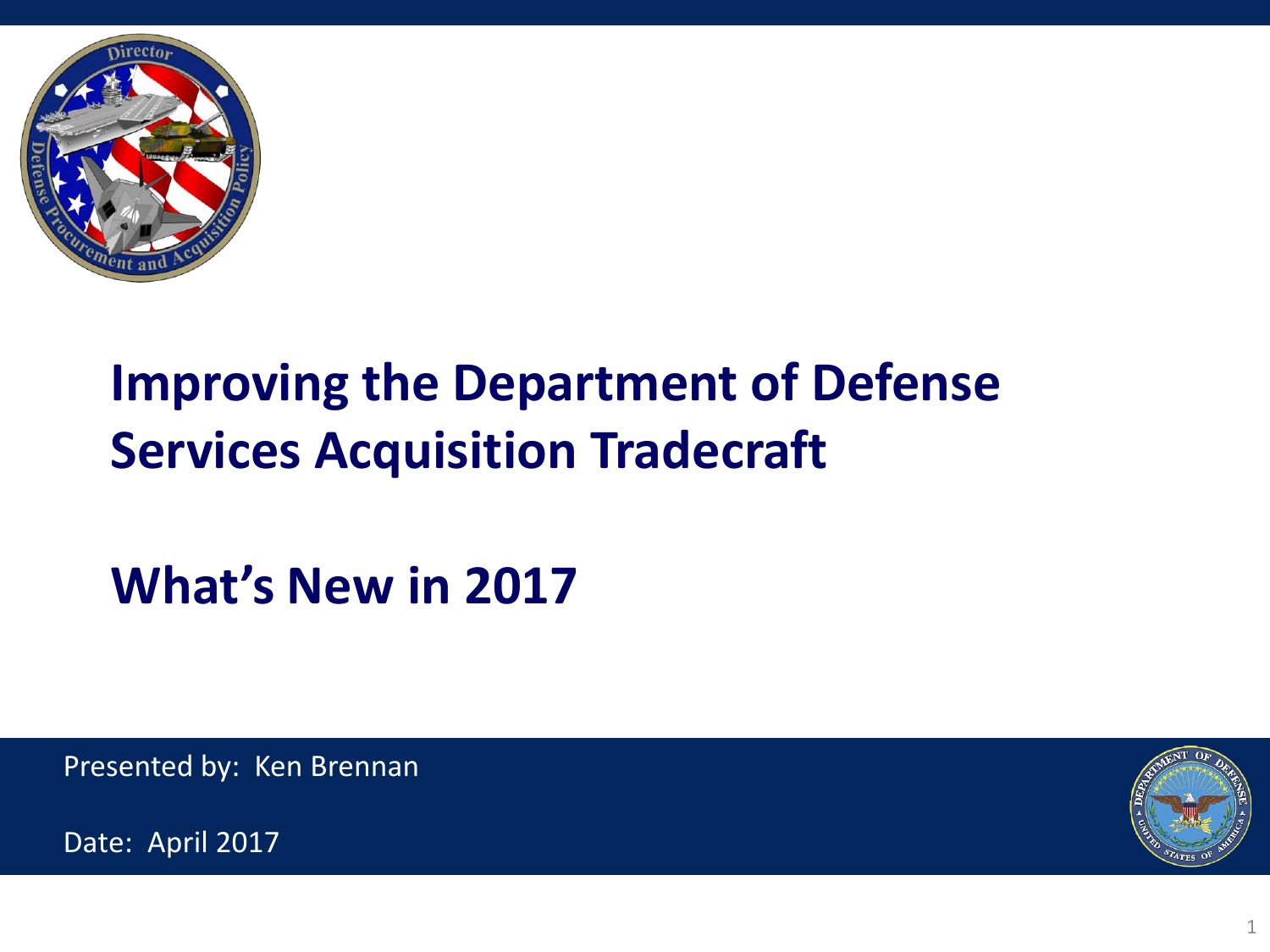

# **Changing Landscape …**



**Contractors perform vital services in support of the entire DoD mission and team:**

- Maintain combat equipment
- Move forces to and from combat operations
- Provide life support at contingency bases
- Sustain facilities and test ranges
- Provide health care services
- Etc.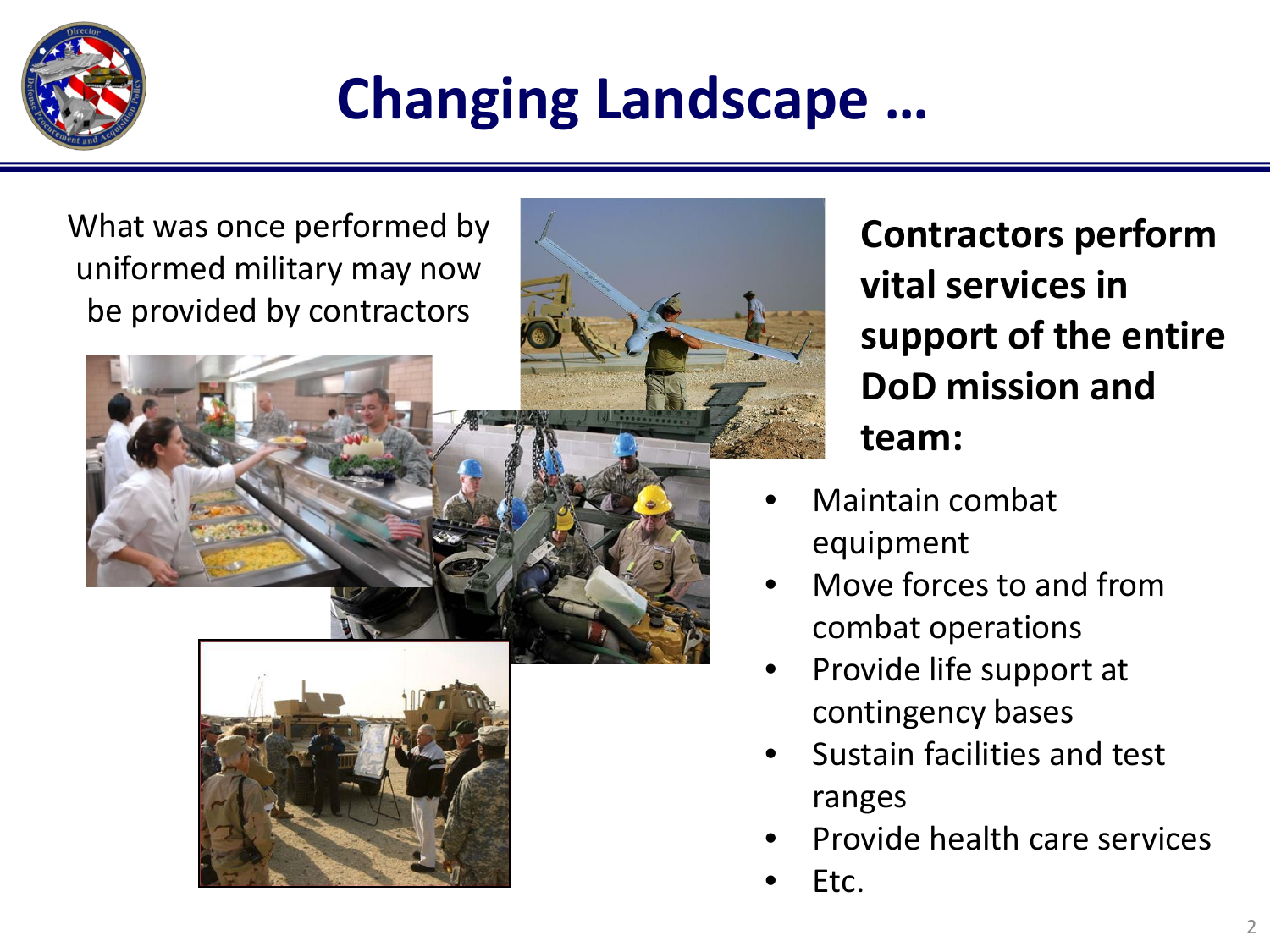

- More than half of all DoD contracting dollars spent in support of the warfighter
- Touches everyone home station or deployed, services contractors support the mission
- Interest area of Congress, GAO, and IGs
- Emphasized by senior leadership
	- "Improving Tradecraft in Acquisition of Services" continues to be a focus of Under Secretary of Defense for Acquisition, Technology, and Logistics (USD(AT&L)) Better Buying Power (BBP) initiatives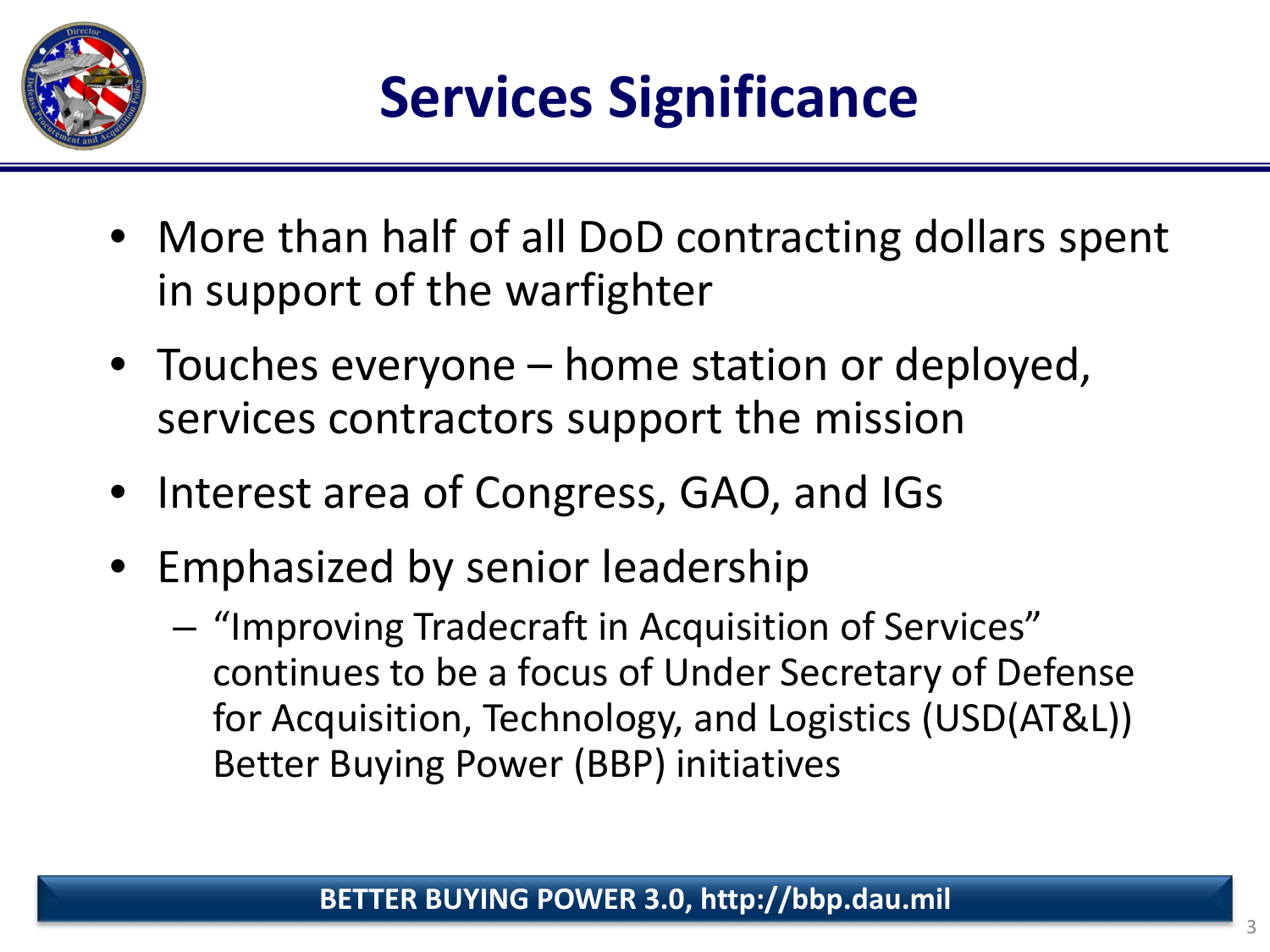

#### **FY16 Spend - DoD as Contracting Dept**

#### **Services = 50.3% of Obligations**

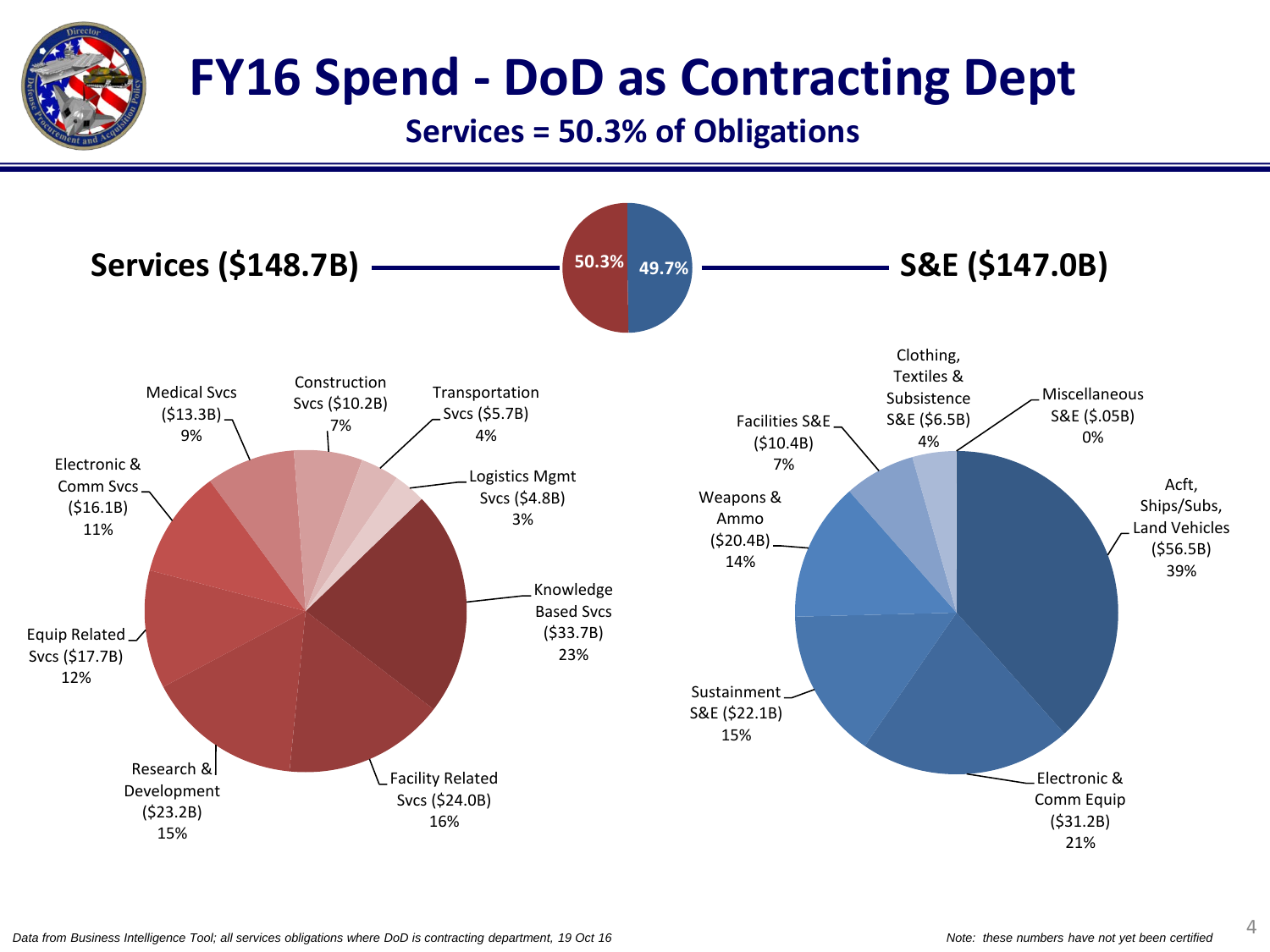

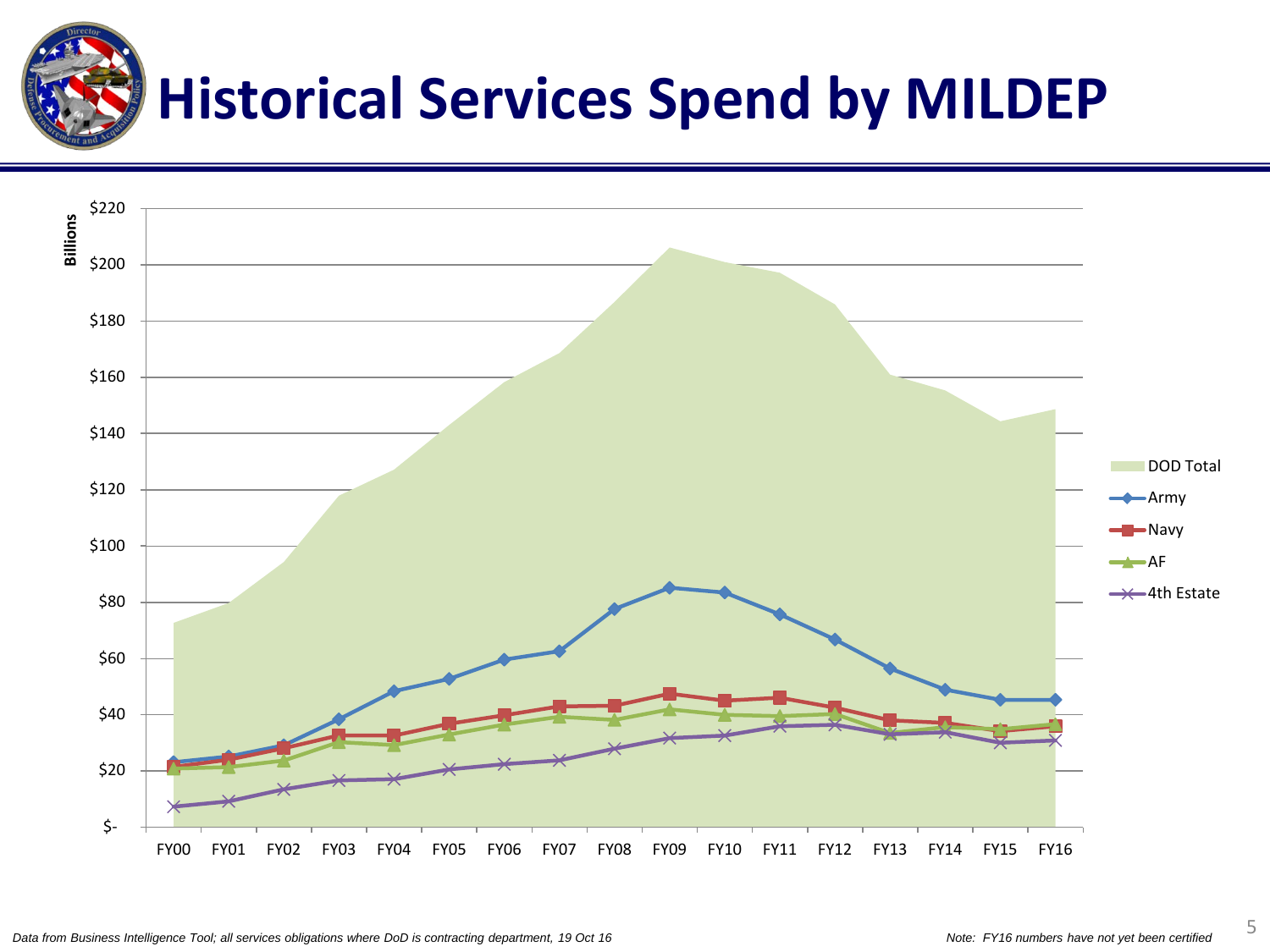

#### **FY16 Spend – Obligations Comparisons by Process**

#### **DoD Contracting Contracting DoD Funding Activity \$148.7B \$154.1B**

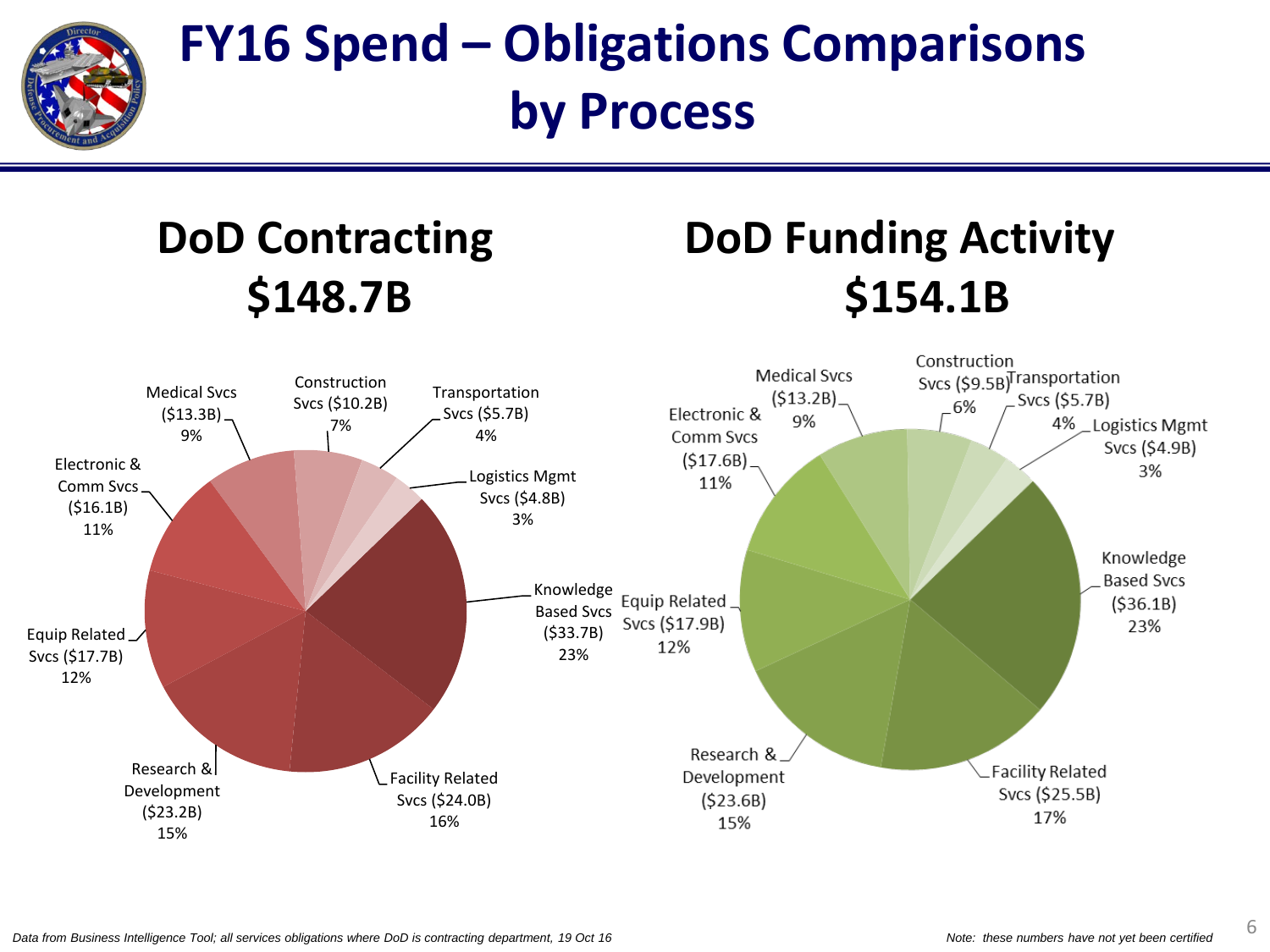



*"With tightening budgets, and increased risk, there must be a greater focus on improving contracted services outcomes."*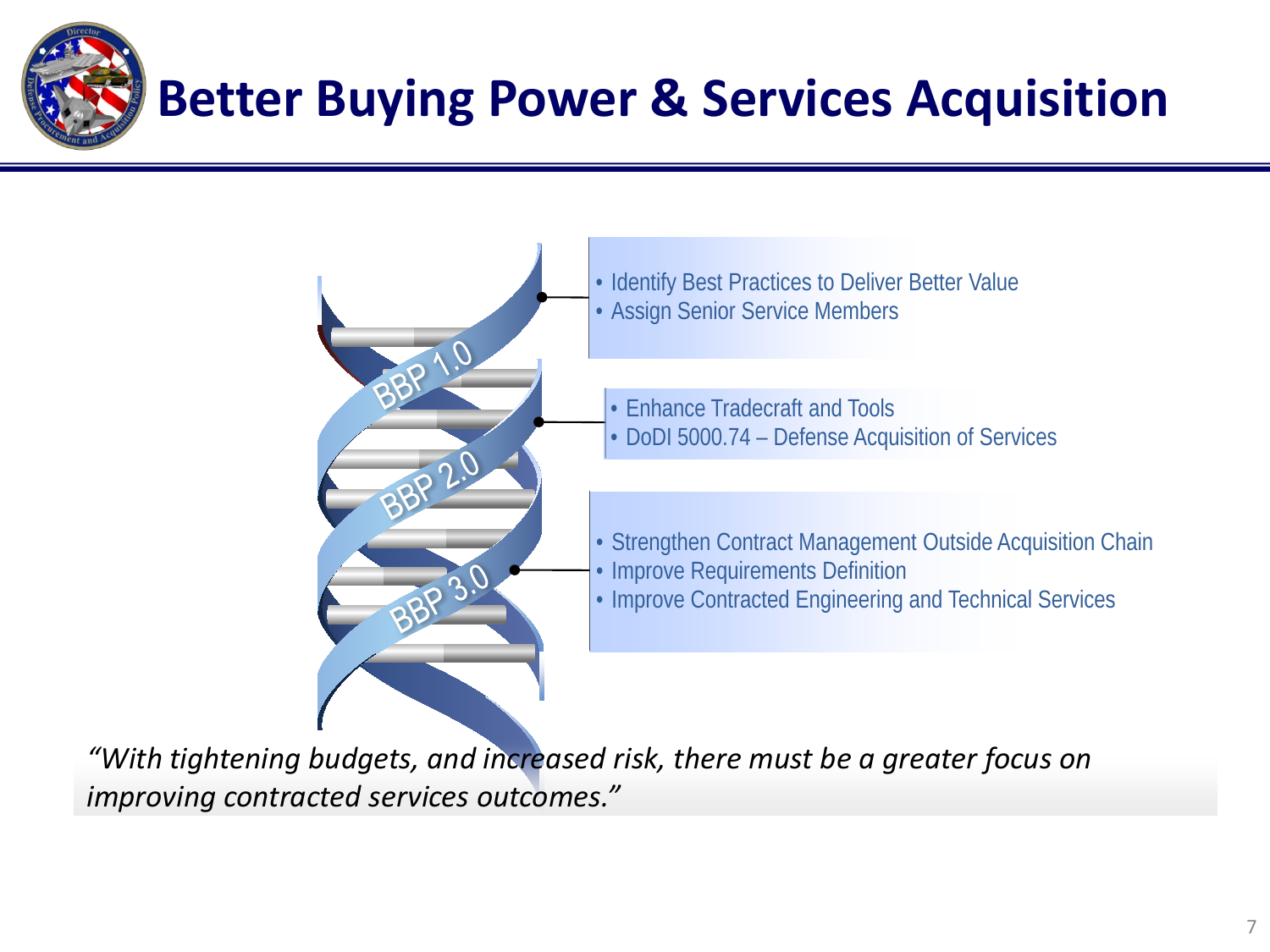

# **Administration Transition – Services Acquisition (SA)**

- SA develops, implements, governs and executes the acquisition oversight framework for SA, and champions Category Management (CM) policy and initiatives for DoD.
- Current (2017) Focus
	- $\triangleright$  Improving oversight capabilities
	- $\triangleright$  Improving / Updating portfolio management
	- $\triangleright$  Developing SA training
	- $\triangleright$  Developing forecasting capabilities
	- ▶ Revising DoD Instruction 5000.74
	- $\triangleright$  Executing SA oversight (peer reviews, requirements validations, etc.)
	- Developing / Implementing Federal CM while protecting DoD equities